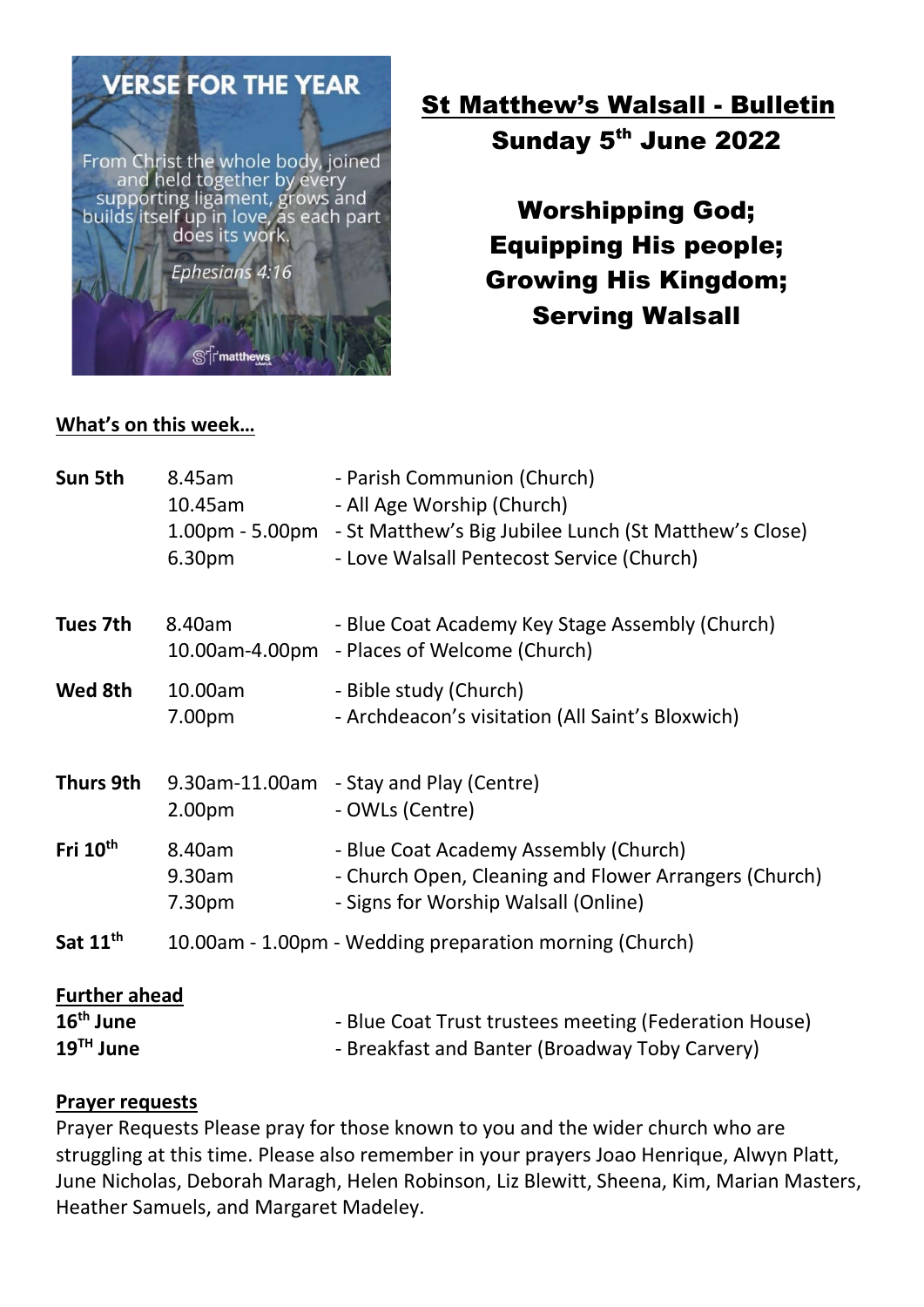#### Wanted – Head Server

The role of the Head Server is to prepare the communion table each week when we have communion services, keep an eye on communion supplies, and to make sure the right colour table frontal cloths are on the high table, lectern and pulpit. If you think this is ministry that might suit you, please speak to Rev Jim. Training will be provided.

# Confirmation

The next Deanery Confirmation will be held on Sunday morning on 12<sup>th</sup> June at St Michael's Church, Rushall. Any members of St Matthew's wanting to be confirmed should speak to Rev Joe.

# A prayer for St Matthew's in a season of change

Loving God, As St. Matthew's enters this season of change in staff and operations structures we thank you for the new opportunities it brings. We pray in particular now for those leading our working groups. For Lauren, chairing the future planning group and for Jimm and Beth, leading in continuity and administration. We pray that you would give them wisdom, energy, vision and perseverance to see your work done in this place. Amen.

#### Welcomers needed

We are looking for welcomers to help at the 8.45am service, if you think this is something you can help with, please contact Beth Ray.

# Help Wanted

Could you spare a couple of hours each month to help building manager John with maintenance/repairs? No experience or special skill is needed, but you must be able bodied and have a mobile phone. Typical tasks include supporting a ladder, tidying tools and observing. Typical jobs include Danish oil all oak doors, clear vegetation from north boundary wall and repairing brick steps. For more information please contact John Edlin on 07546504904.

# Rightnow media

It is likely that we will be stopping our church subscription to RightNow Media in the near future. If you use free church account, please speak to Jim and let him know, as soon as possible.

# Questionnaire: Legacy Project



Our Legacy Project, Project Consultants, Greenwood of Lichfield, are conducting a Public Consultation concerning the future uses of St Matthew's Church. Would you like to contribute your views? You can either use the online survey using the QR Code to link to the online version. Alternatively, you can fill in a paper copy and post it in a box in the glass Entrance Porch. Thank you. John Edlin. Chair of the Legacy Project Committee.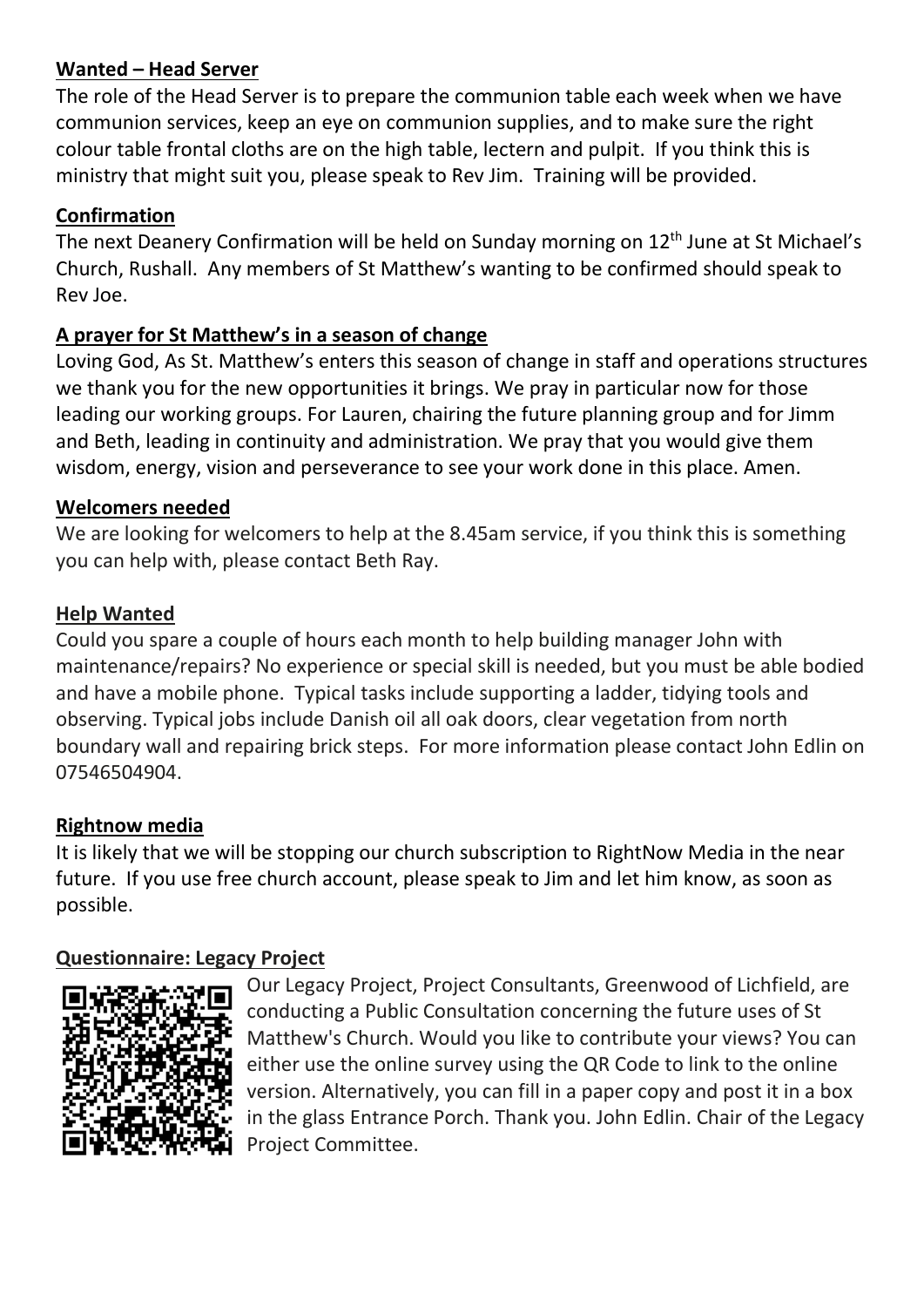#### Baby Massage

The next 5 week baby massage class at St Matthew's Church Centre starts on Wednesday 8<sup>th</sup> June at 9.30 - 11.00 am. It costs £30 for the 5 weeks. Contact Priscilla on 07984 626637 to find out more and book a place.

# Sponsoring a Ukrainian Family

Can you sponsor a Ukrainian family to find a safe home in the UK? A family of five, parents and three children, are in need of sponsorship to reach the UK. Do you have room in your home to accommodate them or others? If you can help, please contact Marina at marina0905@gmail. com for further information.

Daily Prayer Emails Sign up at: https://www.stmatthewswalsall.co.uk/signup

June Prayer Diary The current prayer diary is available here

St Matthew's Stay and Play group is on Thursdays during term time from 9.30-11.00 am in the Church Centre. There will be lots of different activities for all ages from birth to 5 including optional messy play. The cost will be £2 per adult and child and £1 for each additional child, payable at the start of each session. For more information please speak to Priscilla (07984 626637) or Rachel (07967 111258).

# Wider Church & Local News

# Black Country Foodbank

The food banks are desperate for donations due to a large rise in people seeking help. For more for information see www.blackcountryfoodbank.org.uk

# Deanery Choir

This year, following the releasing of restrictions, we hope to celebrate the Deanery Summer Eucharist on Thursday 14th July at St Gabriel's Church, Fullbrook. So that we can celebrate the Eucharist as a Deanery we would like to bring together the choirs of all the Walsall Churches to form one choir for this Service. The music will be well known with a mix of traditional and contemporary hymnody, with at least a couple of rehearsals before the day itself. Please note the choir will be based up in the Choir Gallery at the back of St Gabriel's. If you would be interested in joining us for this special Service please contact Chris Booth by 31st May by emailing stgabriels.directorofmusic@gmail.com With my best wishes

# New Wine Summer Gatherings – help needed

New Wine urgently need help to raise team for the New Wine summer gatherings for United, Luminosity and Sixty One. Thousands booked in, hungry to gather to worship Jesus together this summer, but they urgently need volunteers to be able to pull off the events. There are many ways to serve including children's work or youth work, café serving, stewarding, site services, supporting children with additional needs (Our Place) or adults with learning disabilities (Access), if you have special skills, medical or technical teams, and many more. To apply, go to www.new-wine.org/teams